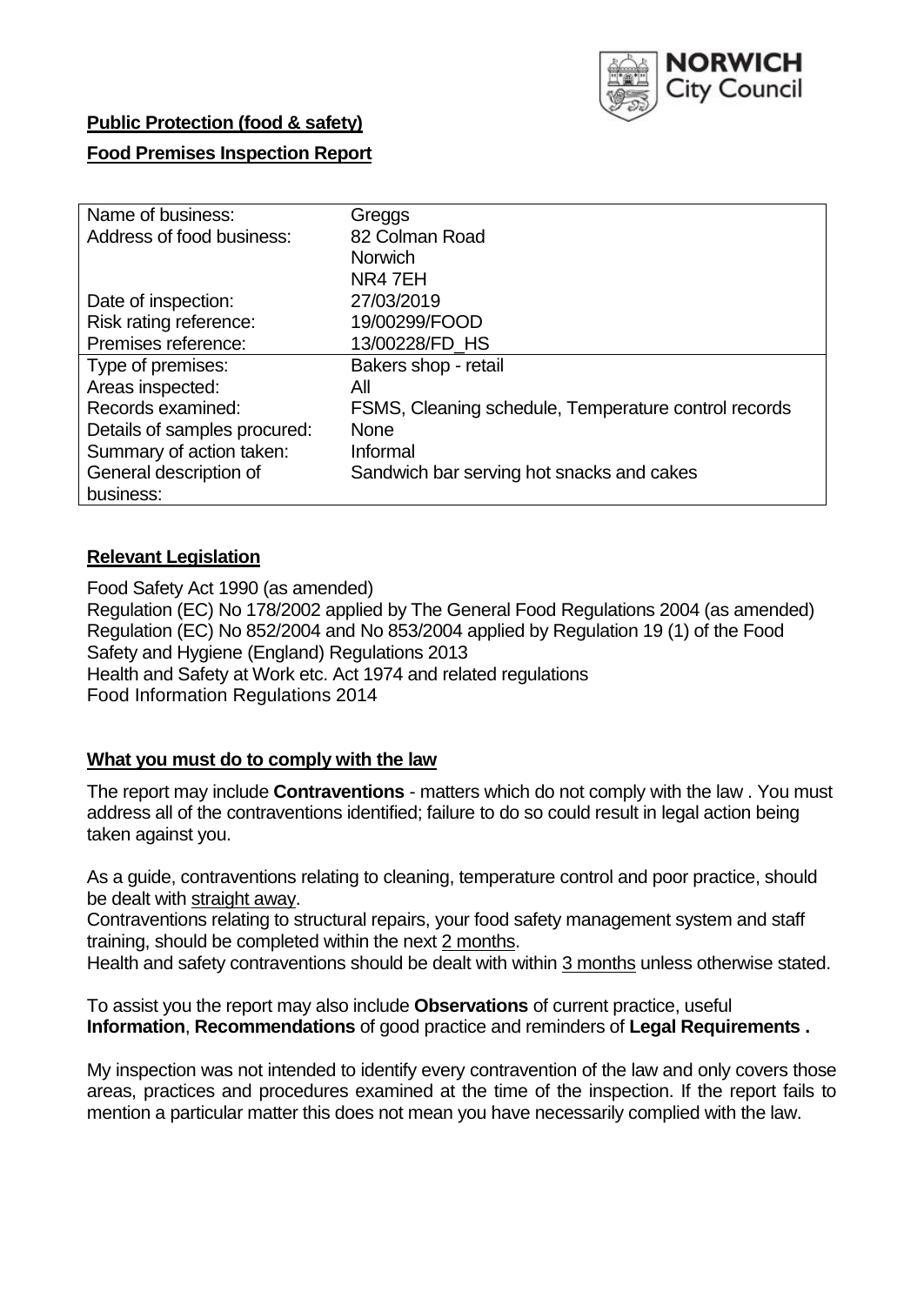# **FOOD SAFETY**

### **How we calculate your Food Hygiene Rating:**

The food safety section has been divided into the three areas which you are scored against for the hygiene rating: 1. food hygiene and safety procedures, 2. structural requirements and 3. confidence in management/control procedures. Each section begins with a summary of what was observed and the score you have been given. Details of how these scores combine to produce your overall food hygiene rating are shown in the table.

| <b>Compliance Area</b>                     |          |                  |           | <b>You Score</b> |                |    |           |    |                |  |  |
|--------------------------------------------|----------|------------------|-----------|------------------|----------------|----|-----------|----|----------------|--|--|
| Food Hygiene and Safety                    |          |                  |           | 0                | 5              | 10 | 15        | 20 | 25             |  |  |
| <b>Structure and Cleaning</b>              |          |                  | 0         | 5                | 10             | 15 | 20        | 25 |                |  |  |
| Confidence in management & control systems |          |                  | $\bf{0}$  | 5                | 10             | 15 | 20        | 30 |                |  |  |
|                                            |          |                  |           |                  |                |    |           |    |                |  |  |
| <b>Your Total score</b>                    | $0 - 15$ | 20               | $25 - 30$ |                  | $35 - 40$      |    | $45 - 50$ |    | > 50           |  |  |
| <b>Your Worst score</b>                    | 5        | 10 <sup>10</sup> | 10        |                  | 15             |    | 20        |    | $\blacksquare$ |  |  |
|                                            |          |                  |           |                  |                |    |           |    |                |  |  |
| <b>Your Rating is</b>                      | 5        | 4                | 3         |                  | $\overline{2}$ |    |           |    | $\Omega$       |  |  |

Your Food Hygiene Rating is 5 - a very good standard



# **1. Food Hygiene and Safety**

Food hygiene standards are high. You demonstrated a very good standard of compliance with legal requirements. You have safe food handling practices and procedures and all the necessary control measures to prevent cross-contamination are in place. Some minor contraventions require your attention. **(Score 5)**

## Contamination risks

**Observation** I was pleased to see you were able to demonstrate effective controls to prevent cross-contamination.

#### Hand-washing

**Observation** I was pleased to see hand-washing was well managed.

#### Personal Hygiene

**Observation** I was pleased to see that standards of personal hygiene were high.